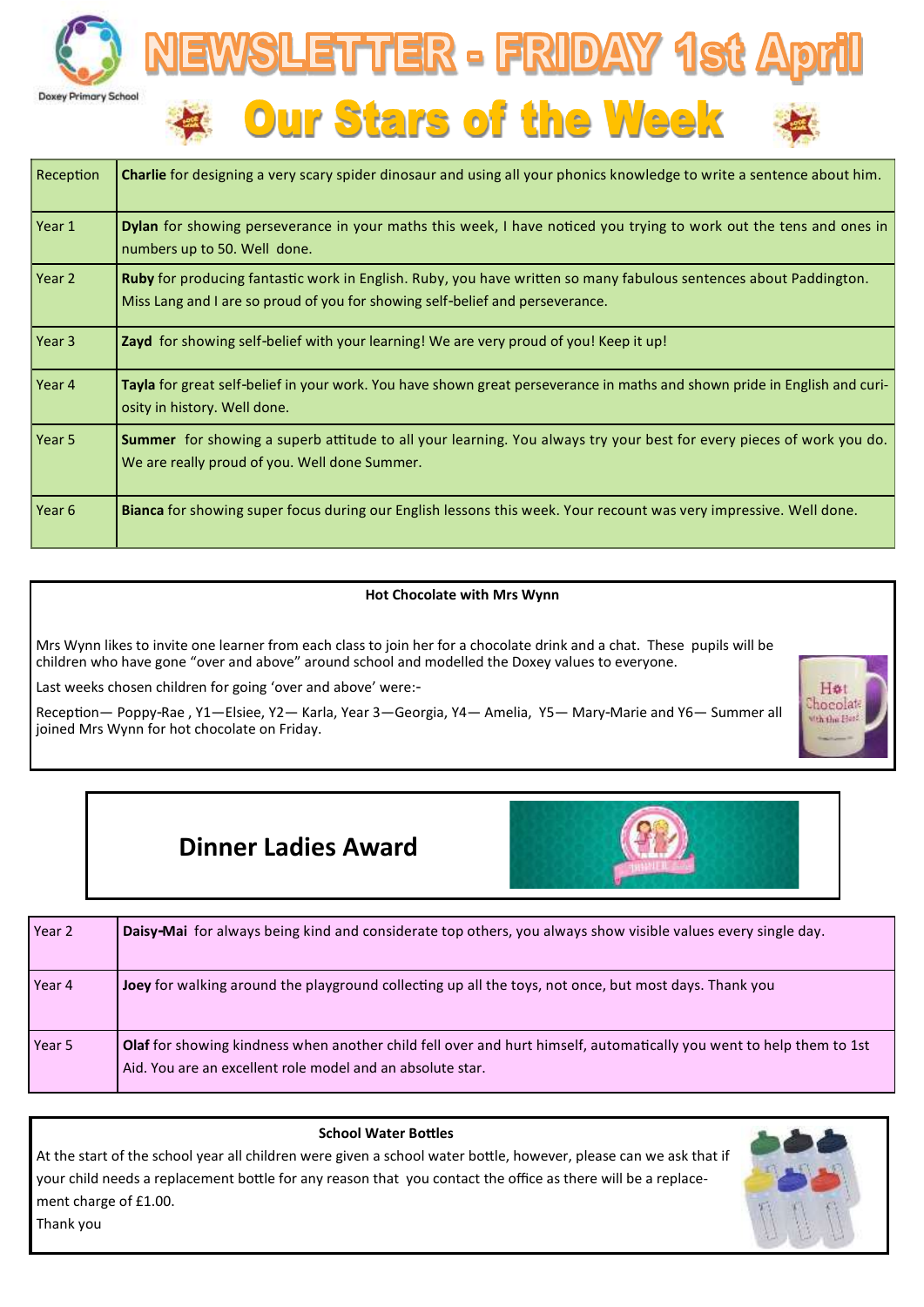

To book a place please call or email: olidayolube@etaffor



# **PTFA Family Easter Bingo**

**Wednesday 6th April at 6pm in the Hall**

Come and join us for a Family Easter Bingo night.

Doors open at 5.45pm—The doors will shut once all seats have been taken.

Bingo numbers start at 20p per game or £1.00 per strip

Refreshments will be on sale

EVERYONE WELCOME

## **Easter Church Service at St Thomas & St Andrew's C of E Church**

All the children will be attending an Easter Service on Friday 8th April at the local Church. The service will start at 2pm and all parents are welcome to attend and join us at the church.

Thank you